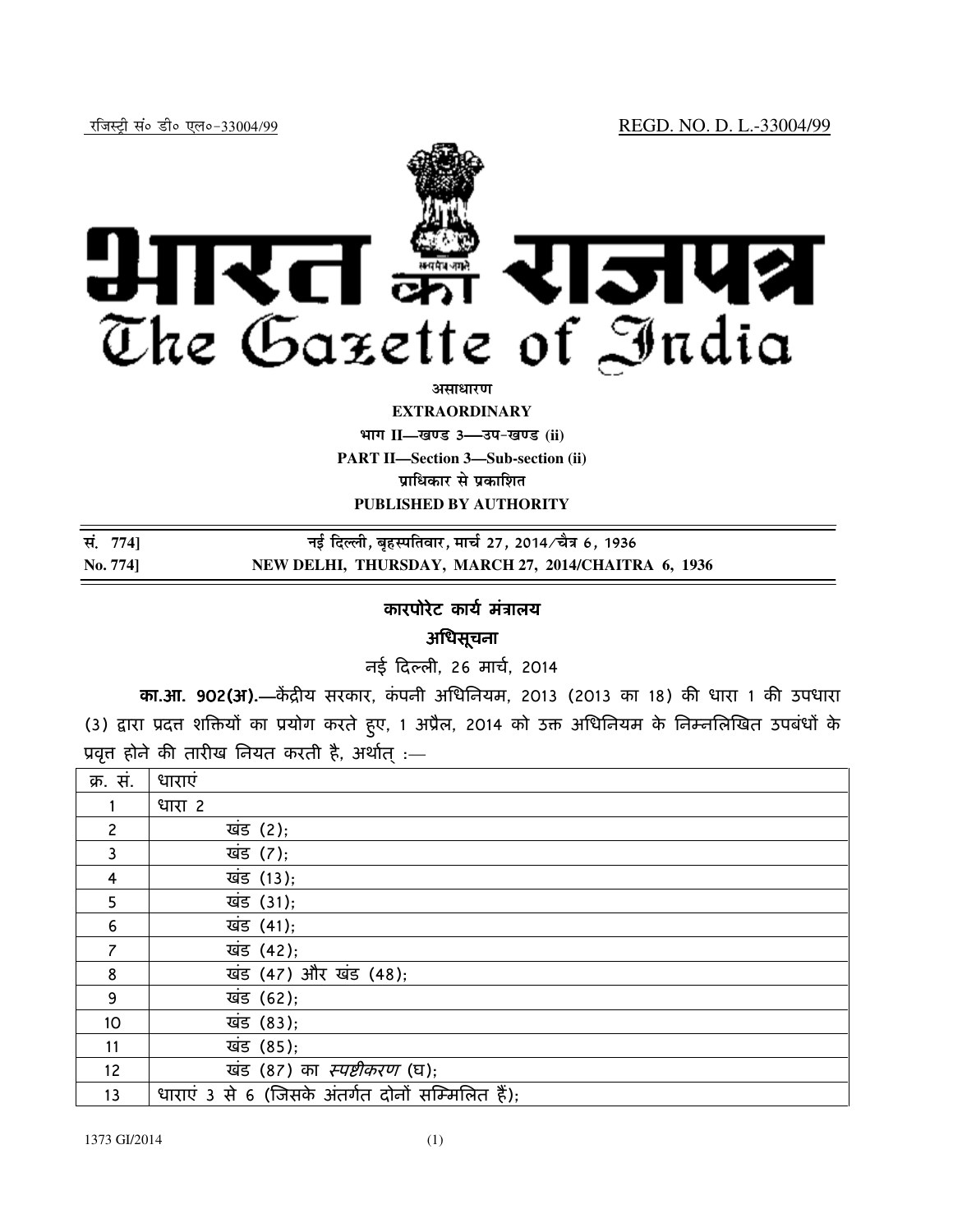| 14 | धारा 7 (उप-धारा (7) को छोड़कर);                                     |
|----|---------------------------------------------------------------------|
| 15 | धारा 8 (उप-धारा (9) को छोड़कर);                                     |
| 16 | धाराएं 9 to 13 (जिसके अंतर्गत दोनों सम्मिलित हैं);                  |
| 17 | धाराएं 14 [उप-धारा (1) के द्वितीय परंतुक और उप-धारा (2) को छोड़कर]; |
| 18 | धाराएं 15 से 18 (जिसके अंतर्गत दोनों सम्मिलित हैं);                 |
| 19 | धारा 20;                                                            |
| 20 | उप-धारा (1) का खंड (ख) और धारा 23 की उप-धारा (2);                   |
| 21 | धारा 25 की उप-धारा (3);                                             |
| 22 | धाराएं 26 से 28 (जिसके अंतर्गत दोनों सम्मिलित हैं);                 |
| 23 | धारा 33 की उप-धारा (3);                                             |
| 24 | धारा 35 की उपधारा (1) का खंड (ङ);                                   |
| 25 | धारा 39 की उप-धारा (4);                                             |
| 26 | धारा 40 की उप-धारा (6);                                             |
| 27 | धाराएं 41 और 42;                                                    |
| 28 | <b>धारा 43;</b>                                                     |
| 29 | धाराएं 46 और 47;                                                    |
| 30 | धाराएं 52 से 54 (जिसके अंतर्गत दोनों सम्मिलित हैं);                 |
| 31 | धारा 55, उप-धारा (3) को छोड़कर;                                     |
| 32 | <b>धारा 56:</b>                                                     |
| 33 | धारा 61 [उप-धारा (1) के खंड (ख) के परंतुक को छोड़कर];               |
| 34 | धारा 62 [उप-धाराएं (4) से (6) को छोड़कर];                           |
| 35 | धाराएं 63 और 64;                                                    |
| 36 | धाराएं 67 और 68;                                                    |
| 37 | धारा 70 की उप-धारा (2);                                             |
| 38 | धारा 71 [उप-धारा (9) से (11) को छोड़कर];                            |
| 39 | धारा <i>72</i> ;                                                    |
| 40 | धारा 73;                                                            |
| 41 | धारा 74 की उप-धारा (1);                                             |
| 42 | धारा 76:                                                            |
| 43 | धाराएं 77 से 85 (जिसके अंतर्गत दोनों सम्मिलित हैं);                 |
| 44 | धाराएं 87 से 90 (जिसके अंतर्गत दोनों सम्मिलित हैं);                 |
| 45 | धाराएं 92 से 96 (जिसके अंतर्गत दोनों सम्मिलित हैं);                 |
| 46 | धारा 100 की उप-धारा (6);                                            |
| 47 | धारा 101;                                                           |
| 48 | धारा 105 की उपधारा (1) का तीसरा और चौथा परंतुक तथा उपधारा (7);      |
| 49 | धाराएं 108 से 110 (जिसके अंतर्गत दोनों सम्मिलित हैं);               |
| 50 | धारा 113 की उप-धारा (1) का खंड (ख);                                 |
| 51 | धारा 115;                                                           |
| 52 | धाराएं 117 और 118;                                                  |
| 53 | धारा 119 [उप-धारा (4) को छोड़कर];                                   |
| 54 | धाराएं 120 से 122 (जिसके अंतर्गत दोनों सम्मिलित हैं);               |
| 55 | धारा 123;                                                           |
| 56 | धारा 126;                                                           |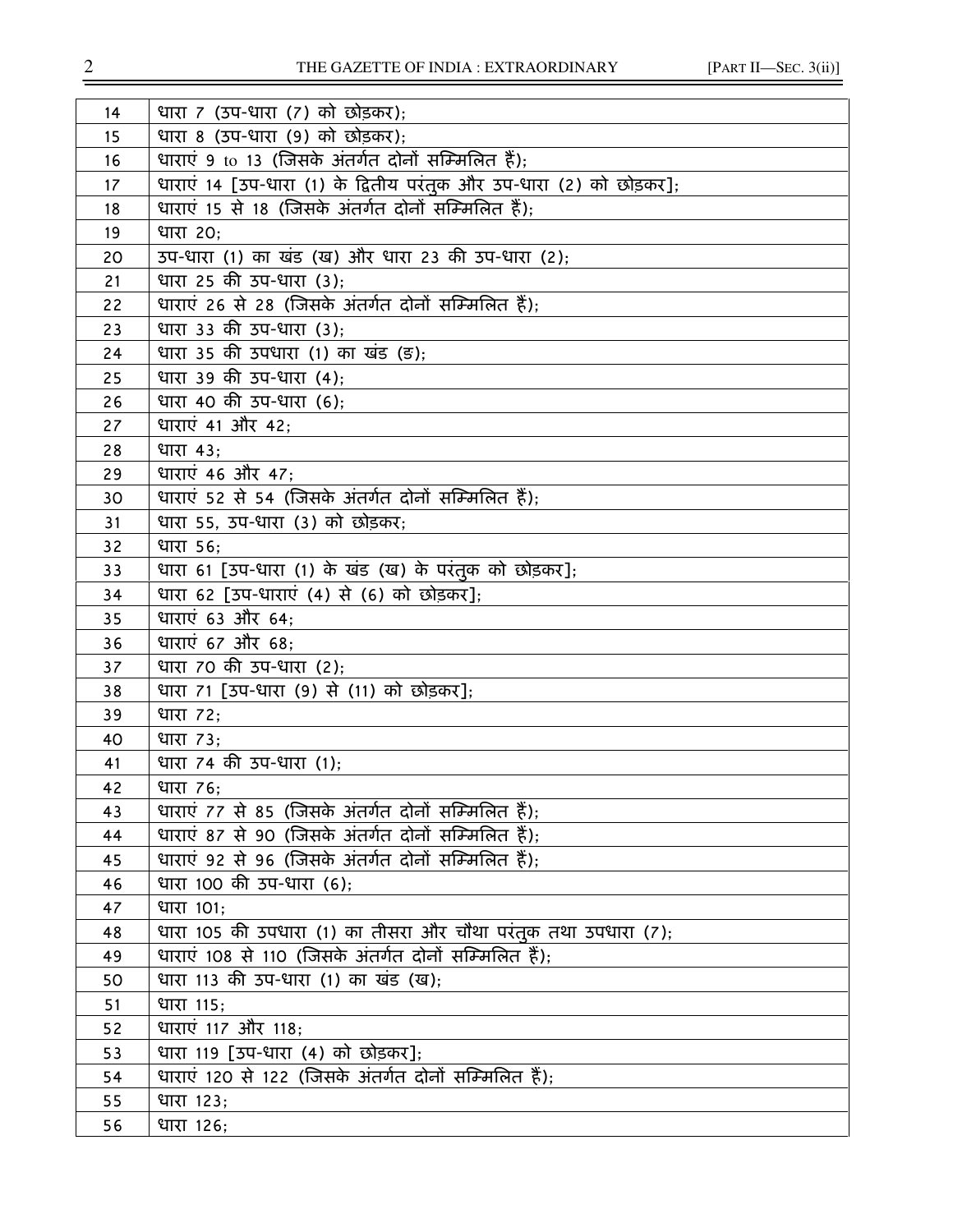| 57       | धाराएं 128 और 129;                                                                  |
|----------|-------------------------------------------------------------------------------------|
| 58       | धारा 134;                                                                           |
| 59       | धाराएं 136 से 139 (जिसके अंतर्गत दोनों सम्मिलित हैं);                               |
| 60       | धारा 140 [उप-धारा (4) के द्वितीय परंतुक और उप-धारा (5) को छोड़कर];                  |
| 61       | धाराएं 141 से 160 (जिसके अंतर्गत दोनों सम्मिलित हैं);                               |
| 62       | धारा 161 की उप-धारा (2);                                                            |
| 63       | धाराएं 164 से 168 (जिसके अंतर्गत दोनों सम्मिलित हैं);                               |
| 64       | धारा 169, उप-धारा (4) को छोड़कर;                                                    |
| 65       | धाराएं 170 से 172 (जिसके अंतर्गत दोनों सम्मिलित हैं);                               |
| 66       | धाराएं 173 से 175 (जिसके अंतर्गत दोनों सम्मिलित हैं);                               |
| 67       | धाराएं 177 से 179 (जिसके अंतर्गत दोनों सम्मिलित हैं);                               |
| 68       | धारा 184;                                                                           |
| 69       | धाराएं 186 से 191  (जिसके अंतर्गत दोनों सम्मिलित हैं);                              |
| 70       | धारा 193;                                                                           |
| 71       | धाराएं 196 से 201 (जिसके अंतर्गत दोनों सम्मिलित हैं);                               |
| 72       | धाराएं 203 से 205 (जिसके अंतर्गत दोनों सम्मिलित हैं);                               |
| 73       | धाराएं 206 से 209 (जिसके अंतर्गत दोनों सम्मिलित हैं):                               |
| 74       | धारा 210;                                                                           |
| 75       | धारा 211:                                                                           |
| 76       | धारा 212, [उप धारा (6) में किए गए धारा 66 की उप-धारा (10), धारा 140 की उप-धारा (5), |
|          | धारा 213, धारा 251 की उप-धारा (1) और धारा 339 की उप-धारा (3) के निर्देशों को छोड़कर |
|          | तथा उपधारा (8) से उपधारा (10) को छोड़कर];                                           |
| 77       | धाराएं 214 और 215;                                                                  |
| 78       | धारा 216 [उप-धारा (2) को छोड़कर];                                                   |
| 79       | धारा 217;                                                                           |
| 80       | धाराएं 219 और 220;                                                                  |
| 81       | धारा 223;                                                                           |
| 82       | धारा 224 [उप-धारा (2) और (5) छोड़कर];                                               |
| 83       | धारा 225;                                                                           |
| 84       | धाराएं 228 और 229;                                                                  |
| 85       | धाराएं 366 से 369 (जिसके अंतर्गत दोनों सम्मिलित हैं);                               |
| 86       | धारा 370 (परंतुक को छोड़कर);                                                        |
| 87       | धारा 371;                                                                           |
| 88       | धारा 374;<br>धाराएं 380 और 381;                                                     |
| 89       | धाराएं 384 और 385:                                                                  |
| 90<br>91 | धारा 386 का खंड (क);                                                                |
| 92       | धाराएं 387 से 390 (जिसके अंतर्गत दोनों सम्मिलित हैं);                               |
| 93       | धारा 391 की उप-धारा (1);                                                            |
| 94       | धाराएं 392 और 393;                                                                  |
| 95       | धारा 395;                                                                           |
| 96       | धाराएं 396 से 398 (जिसके अंतर्गत दोनों सम्मिलित हैं);                               |
| 97       | धारा 399 [उप-धारा (2) में अधिकरण शब्द के निर्देश को छोड़कर];                        |
|          |                                                                                     |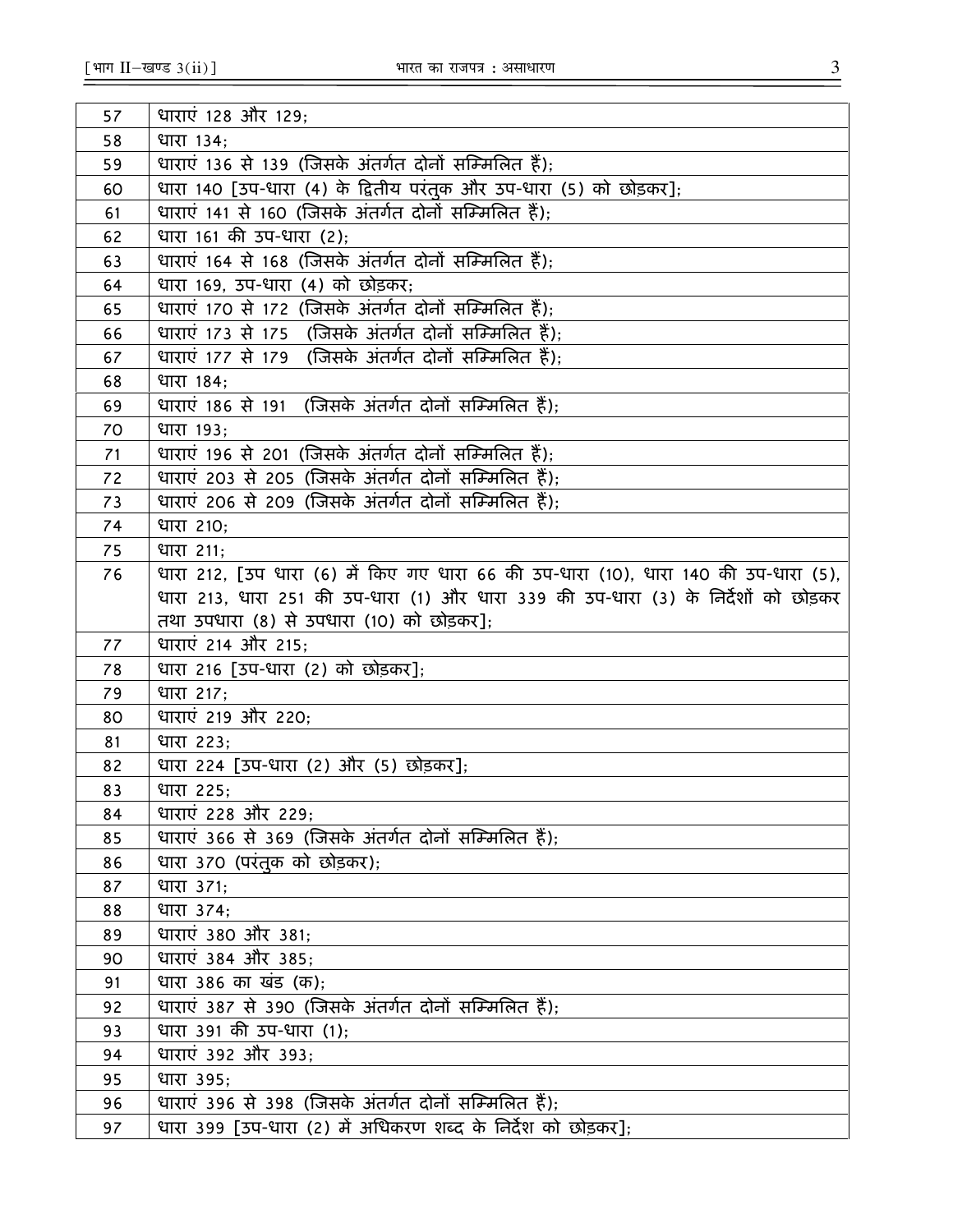| 98  | धाराएं 400 से 404 (जिसके अंतर्गत दोनों सम्मिलित हैं); |
|-----|-------------------------------------------------------|
| 99  | धारा 406;                                             |
| 100 | धारा 442;                                             |
| 101 | धारा 454 और 455;                                      |
| 102 | धारा 464;                                             |
| 103 | अनुसूची-1;                                            |
| 104 | अनुसूची-2;                                            |
| 105 | अनुसूची-3;                                            |
| 106 | अनुसूची-4;                                            |
| 107 | अनुसूची-5;                                            |
| 108 | अनुसूची-6.                                            |

[फा. सं. 1/15/2013-सीएल. V]

रेणुका कुमार, संयुक्त सचिव

#### **MINISTRY OF CORPORATE AFFAIRS**

### **NOTIFICATION**

New Delhi, the 26th March, 2014

**S.O. 902(E).**—In exercise of the powers conferred by sub-section (3) of Section 1 of the Companies Act, 2013 (18 of 2013), the Central Government hereby appoints the  $1<sup>st</sup>$  day of April, 2014 as the date on which the following provisions of the said Act shall come into force, namely:—

| Sl. No.        | Sections                                                                   |
|----------------|----------------------------------------------------------------------------|
| $\mathbf{1}$   | Section 2                                                                  |
| $\overline{c}$ | clause $(2)$ ;                                                             |
| 3              | clause $(7)$ ;                                                             |
| $\overline{4}$ | clause $(13)$ ;                                                            |
| 5              | clause $(31)$ ;                                                            |
| 6              | clause $(41)$ ;                                                            |
| $\overline{7}$ | clause $(42)$ ;                                                            |
| 8              | clause $(47)$ and clause $(48)$ ;                                          |
| 9              | clause $(62)$ ;                                                            |
| 10             | clause $(83)$ ;                                                            |
| 11             | clause $(85)$ ;                                                            |
| 12             | <i>Explanation</i> (d) of clause (87);                                     |
| 13             | Sections 3 to 6 (both inclusive);                                          |
| 14             | Section 7 [except sub-section (7)];                                        |
| 15             | Section 8 [except sub-section (9)];                                        |
| 16             | Sections 9 to 13 (both inclusive);                                         |
| 17             | Section 14 [except second proviso to sub-section (1) and sub-section (2)]; |
| 18             | Sections 15 to 18 (both inclusive);                                        |
| 19             | Section 20:                                                                |
| 20             | clause (b) of sub-section (1) and sub-section (2) of section 23;           |
| 21             | sub-section (3) of section 25;                                             |
| 22             | Sections 26 to 28 (both inclusive);                                        |
| 23             | Sub-section (3) of section 33;                                             |
| 24             | Clause (e) of sub-section (1) of section 35;                               |
| 25             | Sub-section (4) of section 39;                                             |
| 26             | Sub-section (6) of section 40;                                             |
| 27             | Sections 41 and 42 (both inclusive);                                       |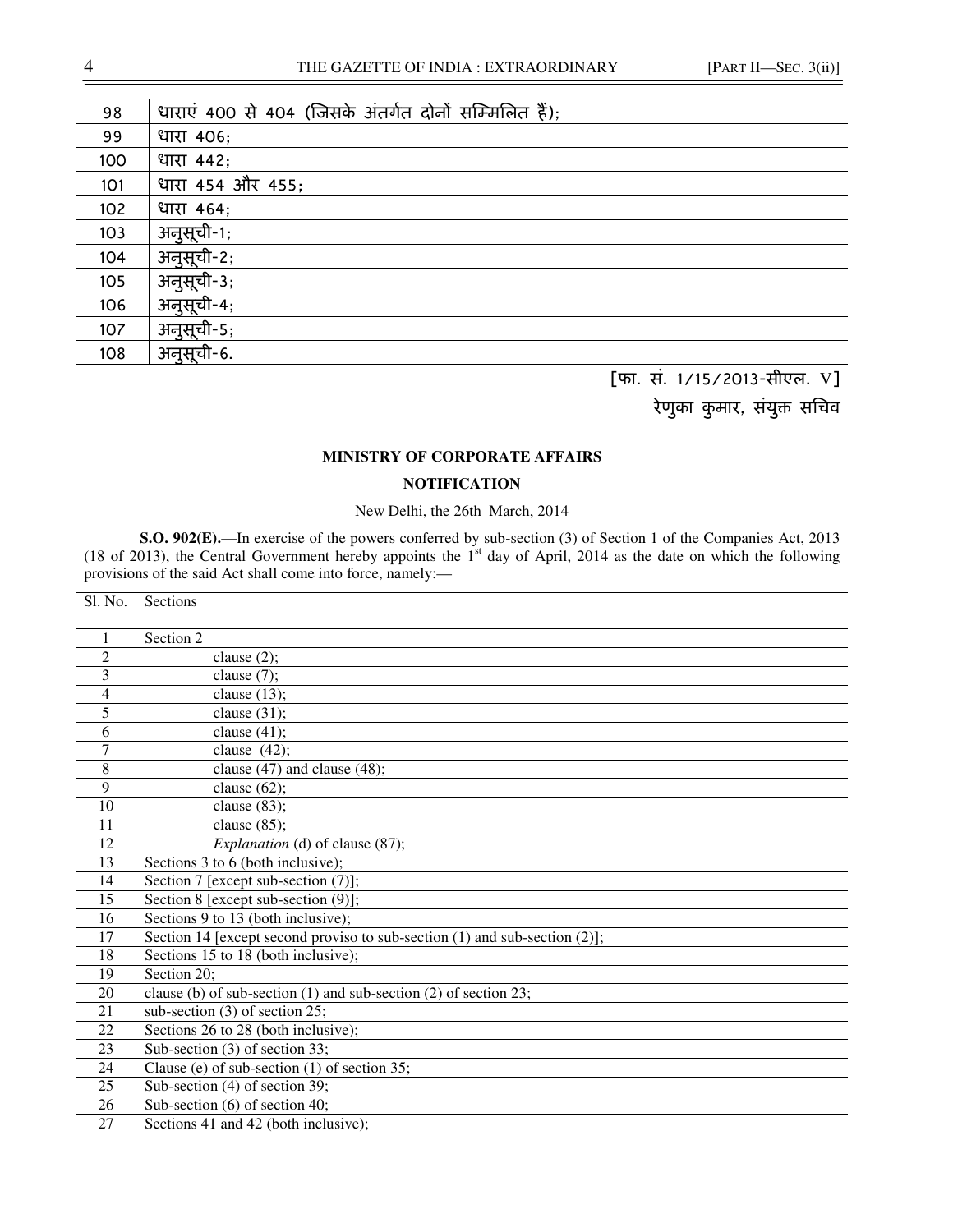| 28 | Section 43;                                                                                                           |
|----|-----------------------------------------------------------------------------------------------------------------------|
| 29 | Sections 46 and 47 (both inclusive);                                                                                  |
| 30 | Sections 52 to 54 (both inclusive);                                                                                   |
| 31 | Section 55 except sub-section (3);                                                                                    |
| 32 | Section 56;                                                                                                           |
| 33 | Section 61 [except proviso to clause (b) of sub-section $(1)$ ];                                                      |
| 34 | Section 62 [except sub-sections $(4)$ to $(6)$ ];                                                                     |
| 35 | Sections 63 and 64 (both inclusive);                                                                                  |
| 36 | Sections 67 and 68 (both inclusive);                                                                                  |
| 37 | Sub-section $(2)$ of section 70;                                                                                      |
| 38 | Section 71 [except sub-sections $(9)$ to $(11)$ ];                                                                    |
| 39 | Section 72;                                                                                                           |
| 40 | Section 73;                                                                                                           |
| 41 | Sub-section (1) of section 74;                                                                                        |
| 42 | Section 76;                                                                                                           |
| 43 | Sections 77 to 85 (both inclusive);                                                                                   |
| 44 | Sections 87 to 90 (both inclusive);                                                                                   |
| 45 | Sections 92 to 96 (both inclusive);                                                                                   |
| 46 | Sub-section $(6)$ of section 100;                                                                                     |
| 47 | Section 101;                                                                                                          |
| 48 | Third and Fourth proviso to sub-section $(1)$ and sub-section $(7)$ of section 105;                                   |
| 49 | Sections 108 to 110 (both inclusive);                                                                                 |
| 50 | Clause (b) of sub-section $(1)$ of section 113;                                                                       |
| 51 | Section 115;                                                                                                          |
| 52 | Sections 117 and 118 (both inclusive);                                                                                |
| 53 | Section 119 [except sub-section (4)];                                                                                 |
| 54 | Sections 120 to 122 (both inclusive);                                                                                 |
| 55 | Section 123;                                                                                                          |
| 56 | Section 126;                                                                                                          |
| 57 | Sections 128 and 129 (both inclusive);                                                                                |
| 58 | Section 134;                                                                                                          |
| 59 | Sections 136 to 139 (both inclusive);                                                                                 |
| 60 | Section 140 [except second proviso to sub-section $(4)$ and sub-section $(5)$ ];                                      |
| 61 | Sections 141 to 160 (both inclusive);                                                                                 |
| 62 | Sub-section $(2)$ of section 161;                                                                                     |
| 63 | Sections 164 to 168 (both inclusive);                                                                                 |
| 64 | Section 169 except sub-section (4);                                                                                   |
| 65 | Sections 170 to 172 (both inclusive);                                                                                 |
| 66 | Sections 173 to 175 (both inclusive);                                                                                 |
| 67 | Sections 177 to 179 (both inclusive);                                                                                 |
| 68 | Section 184;                                                                                                          |
| 69 | Sections 186 to 191 (both inclusive);                                                                                 |
| 70 | Section 193;                                                                                                          |
| 71 | Sections 196 to 201 (both inclusive);                                                                                 |
| 72 | Sections 203 to 205 (both inclusive);                                                                                 |
| 73 | Section 206 to 209 (both inclusive);                                                                                  |
| 74 | Section 210;                                                                                                          |
| 75 | Section 211;                                                                                                          |
| 76 | Section 212, [except references of sub-section (10) of section 66, sub-section (5) of section 140, section 213,       |
|    | sub-section $(1)$ of section 251 and sub-section $(3)$ of section 339 made in sub-section $(6)$ and also sub-sections |
| 77 | $(8)$ to $(10)$ ];<br>Sections 214 and 215;                                                                           |
| 78 | Section 216 [except sub-section (2)];                                                                                 |
| 79 | Section 217;                                                                                                          |
| 80 | Sections 219 and 220 (both inclusive);                                                                                |
| 81 | Section 223;                                                                                                          |
|    |                                                                                                                       |